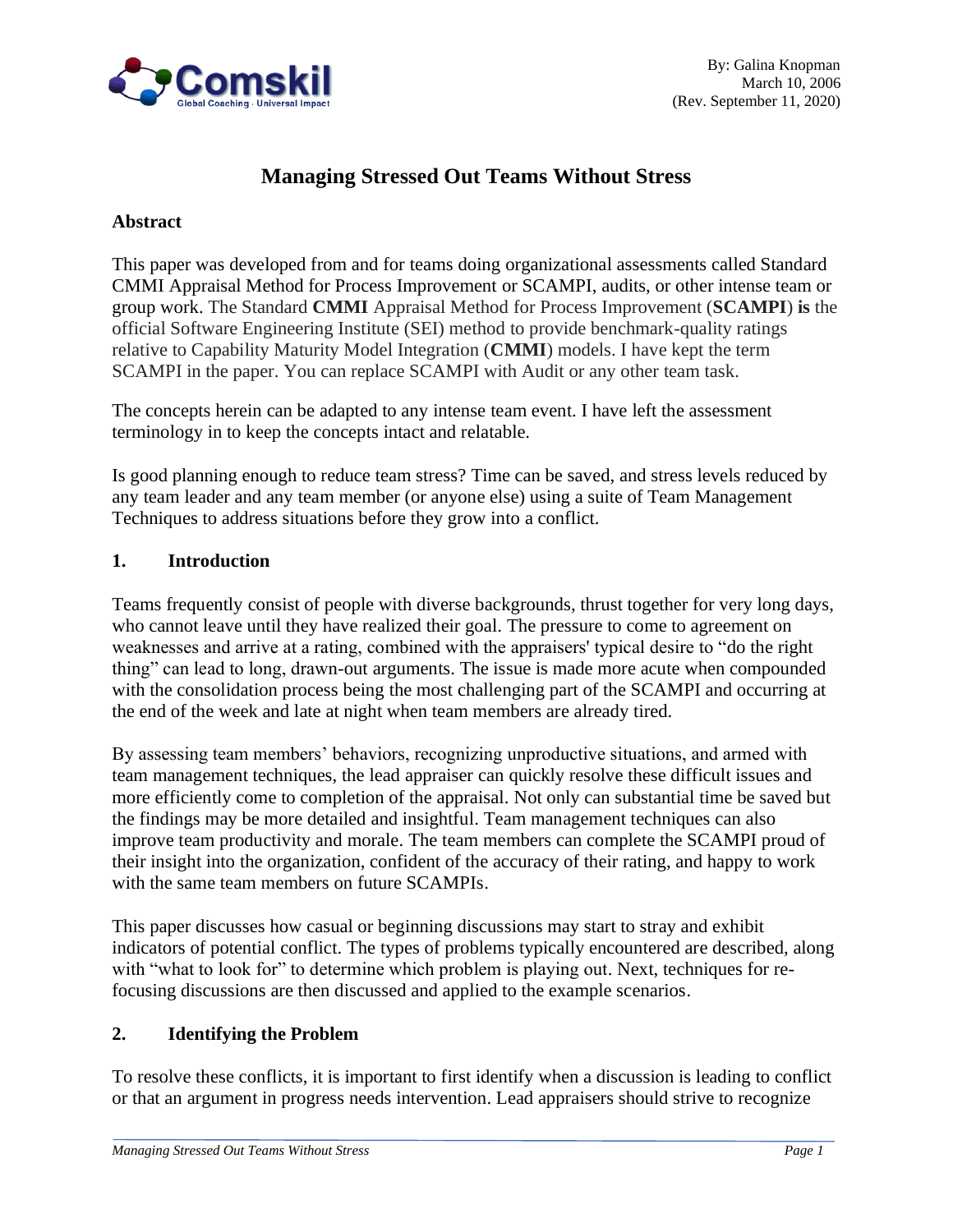

these behaviors in the team members at the onset of any potential conflict. The way to determine this is by understanding the types of conflicts and behaviors that typically occur during a SCAMPI appraisal. Knowing when not to interfere, to allow productive conversation to progress is equally as important. Once a problem is identified and characterized, specific team management techniques can then be applied to resolve it.

# Productive versus Non-productive Discussions

Productive discussions involve one or each person providing additional information leading to a mutual and consensual understanding. These discussions typically last less than 5 minutes (several iterations of discourse or less) before moving on to another, possibly related, topic. They show acknowledgement of the others' discussion points and clarify or build on each other or point out strengths and weaknesses in a constructive manner. There is little or no anxiety on the part of the participants throughout the interaction.

Non-productive discussions involve two or more people lasting more than 5 minutes (or more than four or five iterations of discourse). There may be anxiety on the part of the participants. Alternatively, a conversation may start out with no anxiety, but may grow during the course of the interaction, or may be sparked by a single statement. Anxiety during a discussion does not mean that a point won't be quickly resolved; it is one of several indicators of that possibility.

Behavioral characteristics denoting anxiety include crossed arms, raised voices, talking over others, negative reactions, people standing up, people walking around, pacing, and asking how late they have to work. Introverted people will get quiet. Side conversations will start. Observe not just the people engaged in the interaction, but the rest of the team members as well. There are typically multiple elements in play. When discourse between two team members does not come to quick resolution, that is the time to assess if any and which scenario is playing out.

Ask yourself: "Is there an obvious resolution to the issue?"

# Scenario Categories -- Overview

I have created categories of issues to help characterize the root of the problem, as well as a set of resolution techniques and a table that maps each problem to the appropriate resolution technique(s). The categories of issues are;

- Personality Scenarios,
- Misunderstanding Scenarios, and
- Misinformation scenarios.

Similar techniques are typically used to deal with problems in these categories. Some scenarios fall into more than one category; in these cases, one or more techniques may be applied to resolve the situation.

# Personality Scenarios

Personality scenarios result from acts on the part of one team member that are not aligned with the group's goals, or a tendency of the team member to take on an unproductive role.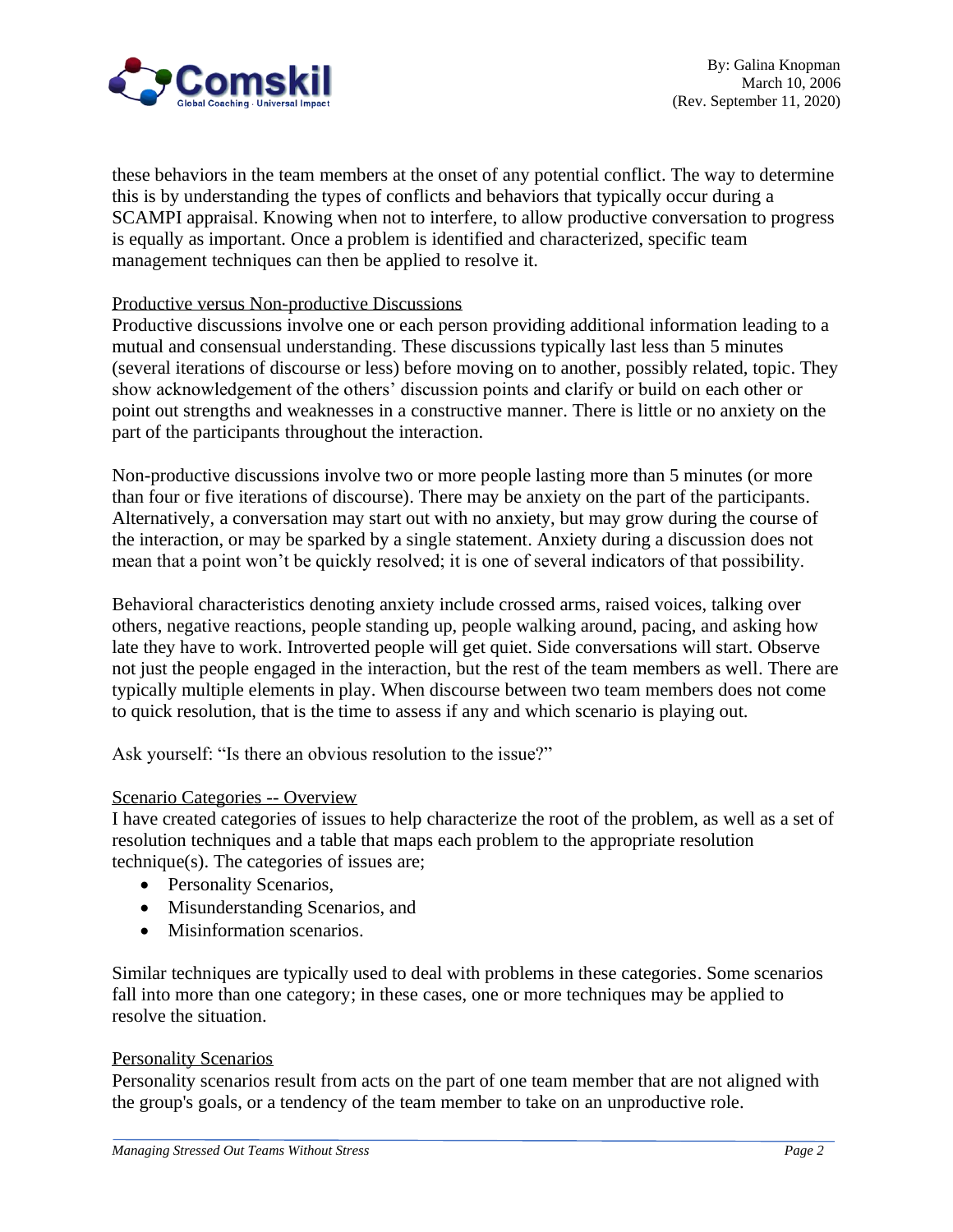

Interestingly, these behaviors are often unintentional. While introversion or extroversion are not dysfunctional characteristics, if each individual doesn't manage their behaviors, the team lead will need to intervene and manage the team behaviors for them. Personality Scenarios can lead to other team members "beating up on" a particular team member, or a team member beating up on others. These scenarios are identifiable by recognizing some typical team member behaviors:

| Scenario                                        | Indicator(s)                                                                                                                                                                                                                                                                                                                                                                                                                                             |  |  |  |  |  |
|-------------------------------------------------|----------------------------------------------------------------------------------------------------------------------------------------------------------------------------------------------------------------------------------------------------------------------------------------------------------------------------------------------------------------------------------------------------------------------------------------------------------|--|--|--|--|--|
| Do anything to keep from<br>giving a bad rating | Strongly argues against any weakness.                                                                                                                                                                                                                                                                                                                                                                                                                    |  |  |  |  |  |
| Can't back down, must<br>save face              | Sticks to opinion, even when it defies data or logic.                                                                                                                                                                                                                                                                                                                                                                                                    |  |  |  |  |  |
| The Lecturer                                    | Takes a very long time to state their opinion. Frequently shares<br>opinions or anecdotes, often on minor or tangential points.                                                                                                                                                                                                                                                                                                                          |  |  |  |  |  |
| The Dominator                                   | Talks over other team members, interrupts other team members,<br>interjects their opinion repeatedly during team discussion                                                                                                                                                                                                                                                                                                                              |  |  |  |  |  |
| Doesn't want to go home                         | Repeatedly brings up minor or tangential issues.                                                                                                                                                                                                                                                                                                                                                                                                         |  |  |  |  |  |
| <b>Distracted</b>                               | Overly focused on their laptop or cell phone while discussions<br>take place, staring off into space, involved inside conversations.                                                                                                                                                                                                                                                                                                                     |  |  |  |  |  |
| Shy or Introverted                              | Doesn't voice any opinion for long periods of time, or until after<br>discussion has completed or when voting occurs. Opposition vote<br>without any prior discussion. Side conversations (wants to try their<br>argument with a single person before bringing it to the group).<br>Talks slowly and/or nervously                                                                                                                                        |  |  |  |  |  |
| Helpers and Leavers                             | Usually from the home organization. Knows where the evidence<br>can be obtained, knows logistics. In doing this, they spend time<br>away from the appraisal team taking care of logistics. May be<br>someone leaving to do phone calls, or spending time e-mailing, or<br>on cell phone. In the meantime, the group cannot make formal<br>decisions. When the Leaver returns, the mini-team or entire team<br>needs to revisit discussions or decisions. |  |  |  |  |  |
| The Dim-Wit                                     | Team member who is not knowledgeable about the subject matter,<br>the SCAMPI method, or the organization, even though they have<br>been trained.                                                                                                                                                                                                                                                                                                         |  |  |  |  |  |
| Circular Arguers                                | Same point is made again and again. No one can win with them.<br>Not listening to discussion points. Being bureaucratic. See<br>definition of "Circular Arguers" below.                                                                                                                                                                                                                                                                                  |  |  |  |  |  |

# Misunderstanding Scenarios

These scenarios are based on team member miscommunications or confusion.

| Scenario           | Indicator(s)                                                |
|--------------------|-------------------------------------------------------------|
| Apples and         | Discussion is about different topics.                       |
| oranges arguments  |                                                             |
| Wants to solve the | Doesn't help develop weaknesses, argues against them.       |
| problems           | Asks for solutions repeatedly. Steers the conversation away |
|                    | from the point.                                             |
| Ambiguous term     | Two people get wrapped around the axle concerning one       |
|                    | aspect of a discussion; a concept or term or are implying   |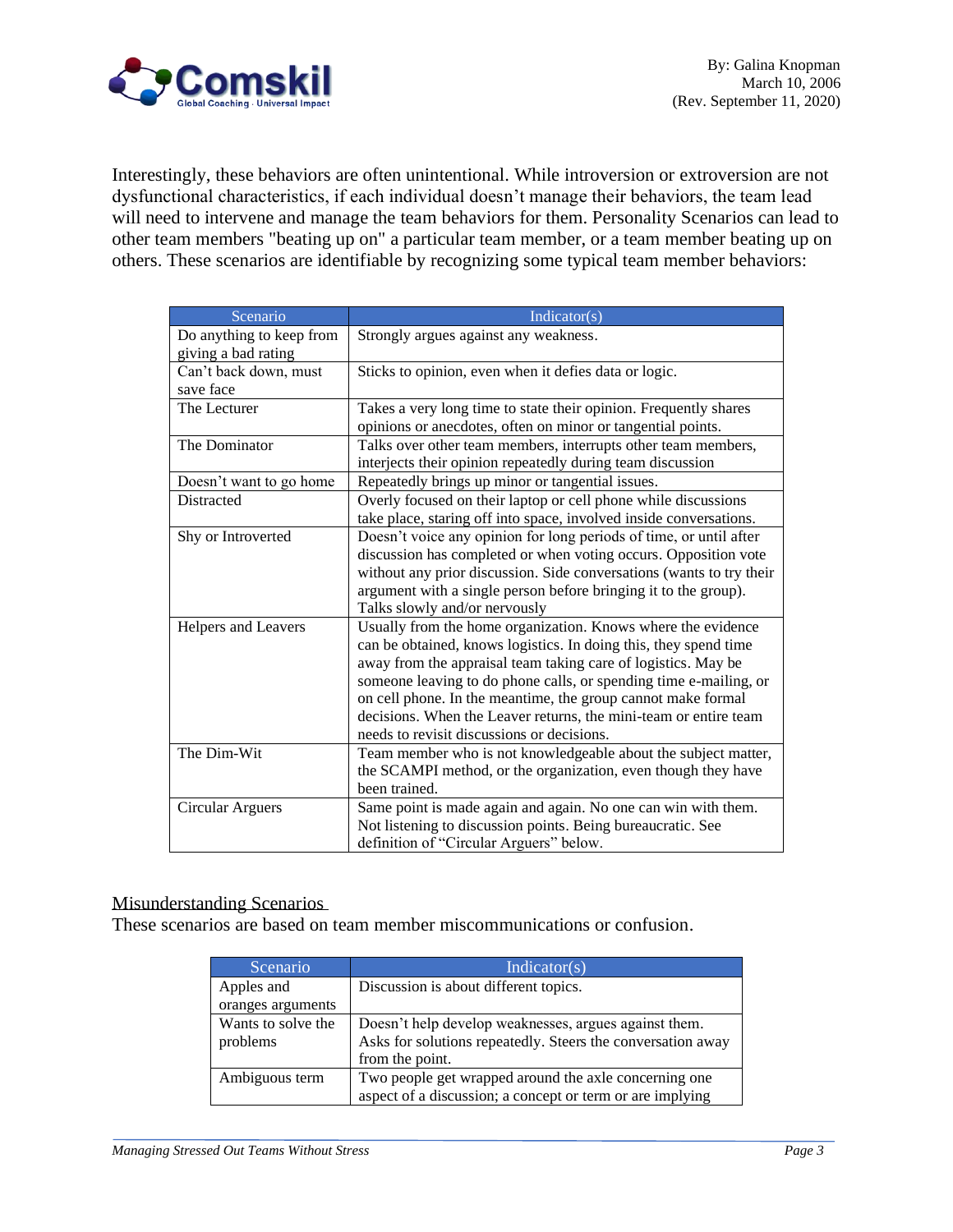

|                   | different definitions.                                      |
|-------------------|-------------------------------------------------------------|
| Multiple Issues   | Statements contain more than one issue.                     |
| The Changing      | As a discussion gets close to resolution, one arguer shifts |
| Opinion           | their position. Result is that they never reach resolution. |
|                   | You may get lost trying to follow a person's argument.      |
| Violent Agreement | Two people argue different points, where they actually      |
|                   | agree with each other. They don't notice that they agree,   |
|                   | they just argue. Or multiple team members keep giving       |
|                   | examples to support the point.                              |

# Misinformation Scenarios

Misinformation scenarios are data dependent, involving insufficient or incorrect information. They include:

| Scenario               | Indicator(s)                                       |
|------------------------|----------------------------------------------------|
| Gut Feel/Nothing       | Doesn't support statement with data. Has concern   |
| specific to go on      | about possible weakness, but lacks supporting      |
|                        | data.                                              |
| Issue spans multiple   | An argument concerning a policy or regulation      |
| mini-teams             | spans multiple policies and regulations.           |
| Not enough data        | There isn't sufficient evidence to know whether    |
|                        | there is a finding/gap/non-compliance or not.      |
| Doesn't understand the | Many new people on the assessment team. Mis-       |
| project/the            | statements about the project or organization.      |
| organization           |                                                    |
| Lack of Subject Matter | Misstatements about the subject matter.            |
| knowledge              | Weaknesses are too judgmental or out of scope of   |
|                        | the subject matter.                                |
| Disparity in           | Appraisers have different backgrounds, different   |
| interpretation of the  | teachers, and different experience base.           |
| implementation of the  | Therefore, they bring their own perspective to the |
| policies, guidelines,  | discussion, which may be very disparate.           |
| and subject matter     |                                                    |

# **3. Team Management Techniques**

The table below illustrates how these techniques can be applied to the scenarios described in Section 2. Sometimes a person may exhibit more than one of the problem scenarios at a time. These techniques may be used one at a time or in combination. It is never too late to use a technique, however, the sooner these techniques are used in conflict scenarios, the sooner the conflict will dissipate.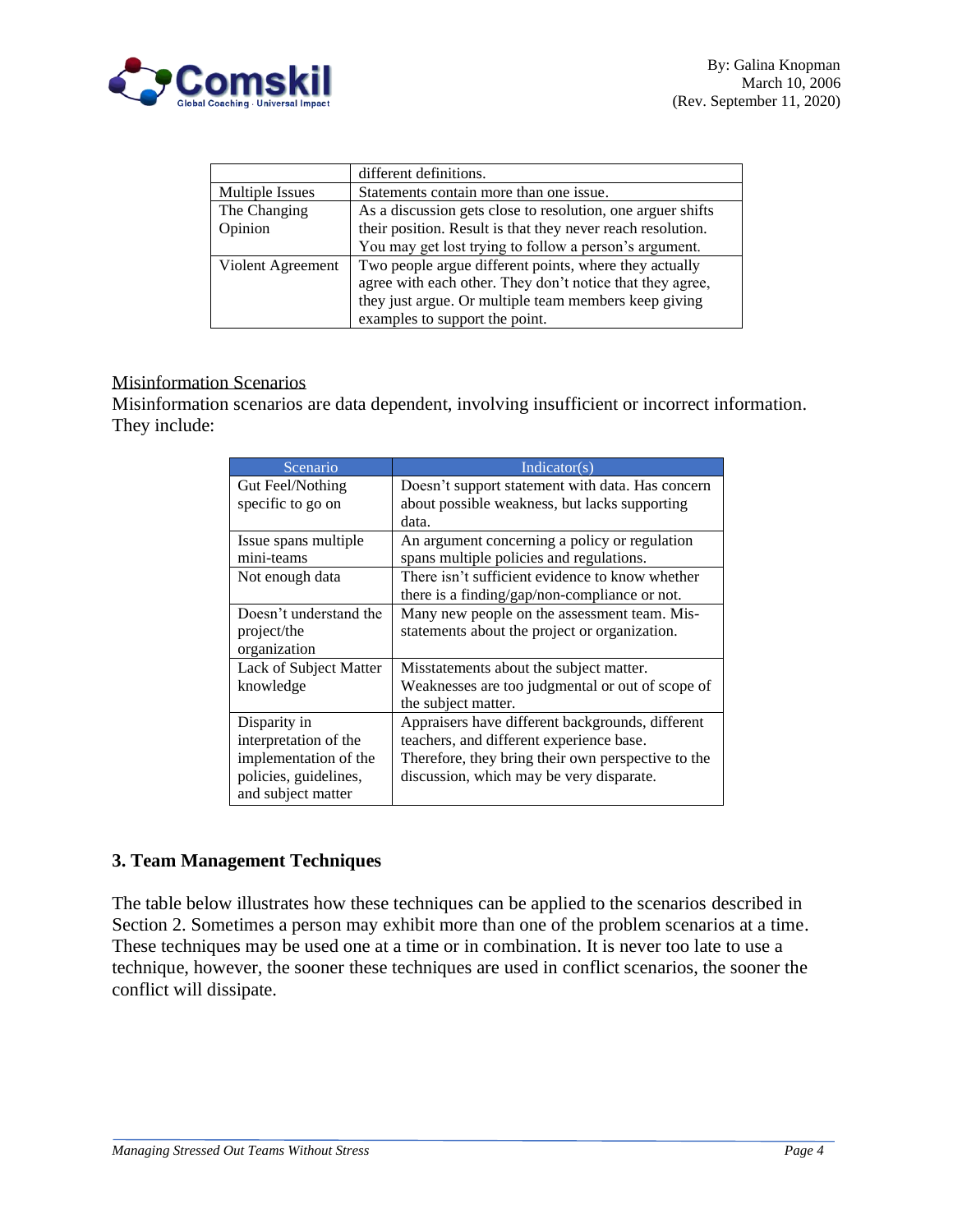

|                              | <b>Scenario</b>                                                                    | Parking Lot | Objectivity<br>Flip Chart | Round Robin | Sleeping on it | <b>Getting More Data</b><br>Further Research, | <b>Strategic Breaks</b> | Analysis And<br>Separation | <b>Clarification</b> of<br>Purpose | the Correct Place<br>Put Weakness in | <b>Hide the Rating</b> | Exploring a Gut<br>Feel |
|------------------------------|------------------------------------------------------------------------------------|-------------|---------------------------|-------------|----------------|-----------------------------------------------|-------------------------|----------------------------|------------------------------------|--------------------------------------|------------------------|-------------------------|
|                              | Doesn't<br>want to go<br>home                                                      |             |                           |             |                |                                               | X                       |                            | X                                  |                                      |                        |                         |
|                              | Wants to<br>solve the<br>problems                                                  | X           |                           |             |                |                                               |                         |                            | $\mathbf X$                        |                                      |                        |                         |
|                              | The<br>lecturer                                                                    |             | X                         | $\mathbf X$ |                |                                               | $\mathbf X$             |                            |                                    |                                      | $\mathbf X$            |                         |
|                              | Can't back<br>down,<br>must save<br>face                                           | X           | X                         |             |                |                                               | $\mathbf X$             |                            |                                    |                                      | $\mathbf X$            |                         |
|                              | The<br>dominator                                                                   |             |                           | $\mathbf X$ |                |                                               | $\mathbf X$             |                            |                                    |                                      | $\mathbf X$            |                         |
| Personality Scenarios        | Shy or<br>Introverte<br>d                                                          |             |                           | $\mathbf X$ |                |                                               | $\mathbf X$             |                            |                                    |                                      | $\mathbf X$            |                         |
|                              | Anything<br>to prevent<br>a 'PI''<br>rating                                        |             |                           |             |                |                                               | $\mathbf X$             |                            |                                    |                                      | $\mathbf X$            |                         |
|                              | The<br>changing<br>opinion                                                         |             | X                         | X           |                |                                               | X                       |                            |                                    |                                      | X                      |                         |
|                              | Violent<br>agreement                                                               |             |                           |             |                |                                               |                         |                            | $\mathbf X$                        |                                      |                        |                         |
|                              | The Dim-<br>Wit                                                                    |             |                           |             |                | $\mathbf X$                                   |                         |                            |                                    |                                      |                        |                         |
|                              | Apples<br>and<br>Oranges                                                           | X           | X                         |             | $\mathbf X$    |                                               |                         | X                          |                                    |                                      |                        |                         |
|                              | Gut Feel<br>Dependen                                                               | X           |                           |             | X              | $\mathbf X$                                   |                         | X                          |                                    |                                      |                        | X                       |
| Mis/ Understanding Scenarios | cy on<br>resolution<br>of other<br>factors                                         | $\mathbf X$ |                           |             | $\mathbf X$    | $\mathbf X$                                   |                         |                            |                                    |                                      |                        |                         |
|                              | Not<br>enough<br>data                                                              | X           |                           |             | $\mathbf X$    | X                                             |                         |                            |                                    |                                      |                        |                         |
|                              | Multiple<br>Issues                                                                 |             | $\mathbf X$               |             | X              |                                               |                         | X                          |                                    | X                                    |                        |                         |
| Mis/Information Scenarios    | Lack of<br>project or<br>organizati<br>onal<br>knowledge                           | X           |                           |             | X              | X                                             |                         |                            |                                    |                                      |                        |                         |
|                              | Lack of<br>SME<br>knowledge                                                        | X           |                           |             | $\mathbf X$    | $\mathbf X$                                   |                         |                            |                                    |                                      |                        |                         |
|                              | Interpretat<br>ion of the<br>policies,<br>guidelines<br>, and<br>subject<br>matter | X           | X                         |             | X              |                                               |                         |                            |                                    | X                                    |                        |                         |
|                              | <b>SME</b><br>implement<br>ation<br>disparity                                      |             |                           |             | X              | X                                             |                         |                            |                                    |                                      |                        |                         |
|                              | Circular<br>arguers                                                                |             | X                         |             | X              |                                               |                         | $\mathbf X$                |                                    |                                      |                        |                         |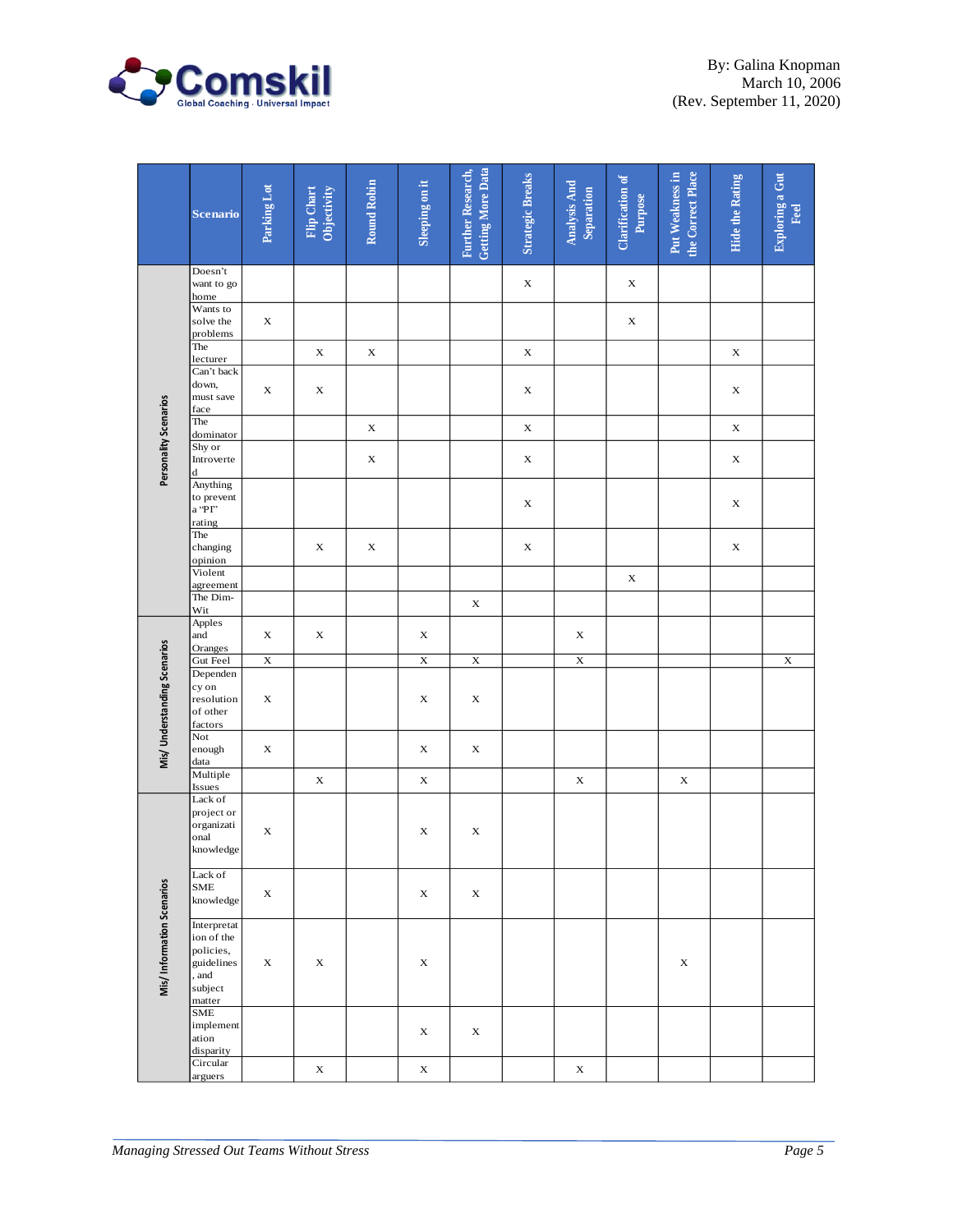

## Descriptions of Resolution Techniques

#### **Parking Lot**

*Applicable to: Gut feel, Dependency on the Resolution of other Factors, Not enough data, Lack of Knowledge* A parking lot is a place to note issues or items and get them "out of the way" so that the overall discussion can continue. A flip chart or whiteboard can be used where items to be noted or discussed later are kept. Announce the use of the Parking Lot at the beginning of the consolidation process. As items come up, write them on the Parking Lot. Make sure you capture the thought correctly, but don't start acting on the item (like assigning actions), go back to the topic at hand. At the end of each day, review the items on the Parking Lot, ensure the items are clear, assign actions, as necessary.

If a discussion appears that can't be resolved quickly, it can be put in the Parking Lot. By the time that the team addresses the issues in the parking lot, many have already been resolved.

When reviewing a parking lot item where there are different opinions, the first thing to do is to see if additional data or information will resolve the difference. If additional information will resolve the difference, then assign a time to review the additional information or write and evidence request and submit it. Put a note in the parking lot to address the issue when the additional information is reviewed. The middle of team consolidation is not always the best time to do further research or to review the evidence; this is best done during a team break.

## **Flip Chart Objectivity**

*Applicable to: Multiple Issues, Circular Arguers, Can't Back Down Must Save Face and The Changing Opinion* By using this flip chart technique, you can take subjective statements or discussions and make them objective. Using a flip chart until resolution is reached maintains that objectivity throughout the course of discussion.

White boards can also work, but it's easier and quicker to "start with a new sheet of paper" using a flip chart. Flip charts also have a stronger impact on the team members because they are permanent; team members therefore tend to be more careful with their words when they go on a flip chart.

Assign a team member to be the scribe. It is best for the team lead to not be the scribe but to moderate. Nobody is allowed to debate or argue the issue. The scribe writes the issue on the flip chart. Each team member relays their perspective and understanding of the issue and the scribe writes each perspective down. This is done one team member at a time. The scribe checks with each team member to ensure that it is properly recorded. After all team members have shared their thoughts on the issue, the team lead asks if anyone has anything that they'd like to add. If a team member wants to change what they have previously written the scribe modifies it on the flip chart. If a team member continues to argue or debate the issue, the team lead asks if they have something to add to what they documented on the flip chart or if they want to change it.

Frequently by the time everyone's perspectives are documented, the issue is resolved. If it is not resolved, then the team lead determines the technique for resolution by assessing 1) if more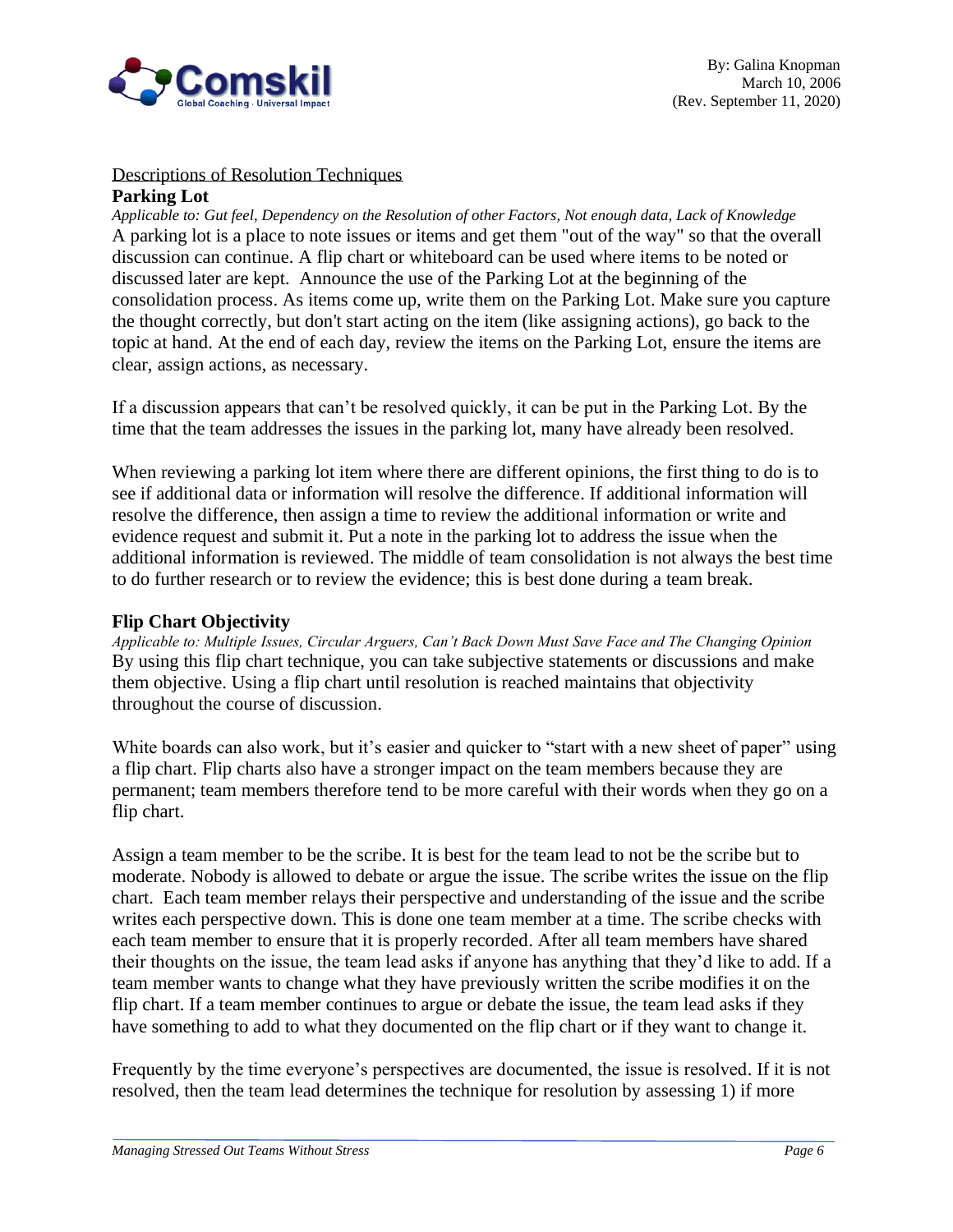

information or data is needed, 2) if there is an understanding issue, 3) or if it is a personality issue. Sometimes a team member is embarrassed to appear wrong and doesn't want to change their mind publicly. This is best dealt with by parking lotting the issue and dealing with it later; it may go away on its own.

For shy team members, it's important to facilitate their interaction to bring out their insights. Even when a formal flip-chart technique is not used, it can be helpful to ask explicitly for the shy person's comments or insights. Helping them share their opinions in a low-threat environment can also help them to bond with other team members and remove some of their shyness within the SCAMPI environment.

## **Analysis and Separation**

## *Applicable to: Apples and Oranges, Multiple Issues, Ambiguous Term*

A statement may contain more than one issue. As soon as a conflict surfaces between two team members, the team lead needs to determine if the team members are arguing one issue or two or more different issues. Determine which terms are ambiguous and define them out loud with the group. Explicitly decide which issue to address first. Identify any additional data or evidence that can resolve the issue. Parking Lotting the other issue(s) may be helpful until each is dealt with individually.

# **Round Robin**

# *Applicable to: Dominator, Lecturer, Shy, Must Save Face, The changing opinion*

To resolve a variety of Personality and Misinformation scenarios a Round Robin technique can be used. The basic rules of the Round Robin technique are:

- 1) Weakness/Issue/Noncompliance presenter explains their position
- 2) Go through the mini-team one by one, allowing each to add to or clarify the Weakness presenter's explanation
- 3) SCAMPI members on other mini-teams raise their hands and are called upon by the SCAMPI team leader in turn. The team lead may need to write the team members names on a white board on note pad, to remember the sequence.
- 4) The first person that is called upon voices their objection or request for clarification.
- 5) The only person allowed to respond is the Weakness presenter first, then the other miniteam members. The rest of the team is not allowed to participate other than to listen and take notes.
- 6) The first person is than allowed to follow-up with the Weakness presenter (and the miniteam, if necessary).
- 7) Only after the first person's issues are resolved by discussion with the Weakness presenter and the mini-team, or the issue is Parking Lotted, then the team lead can address the second team member who has questions or issues.
- 8) The second team member deals only with the Weakness presenter and the mini-team. No other team members are allowed to interject.
- 9) All team members requesting to participate in the discussion can do so continuing in the manner described above.
- 10) This continues until the issue is resolved or Parking Lotted.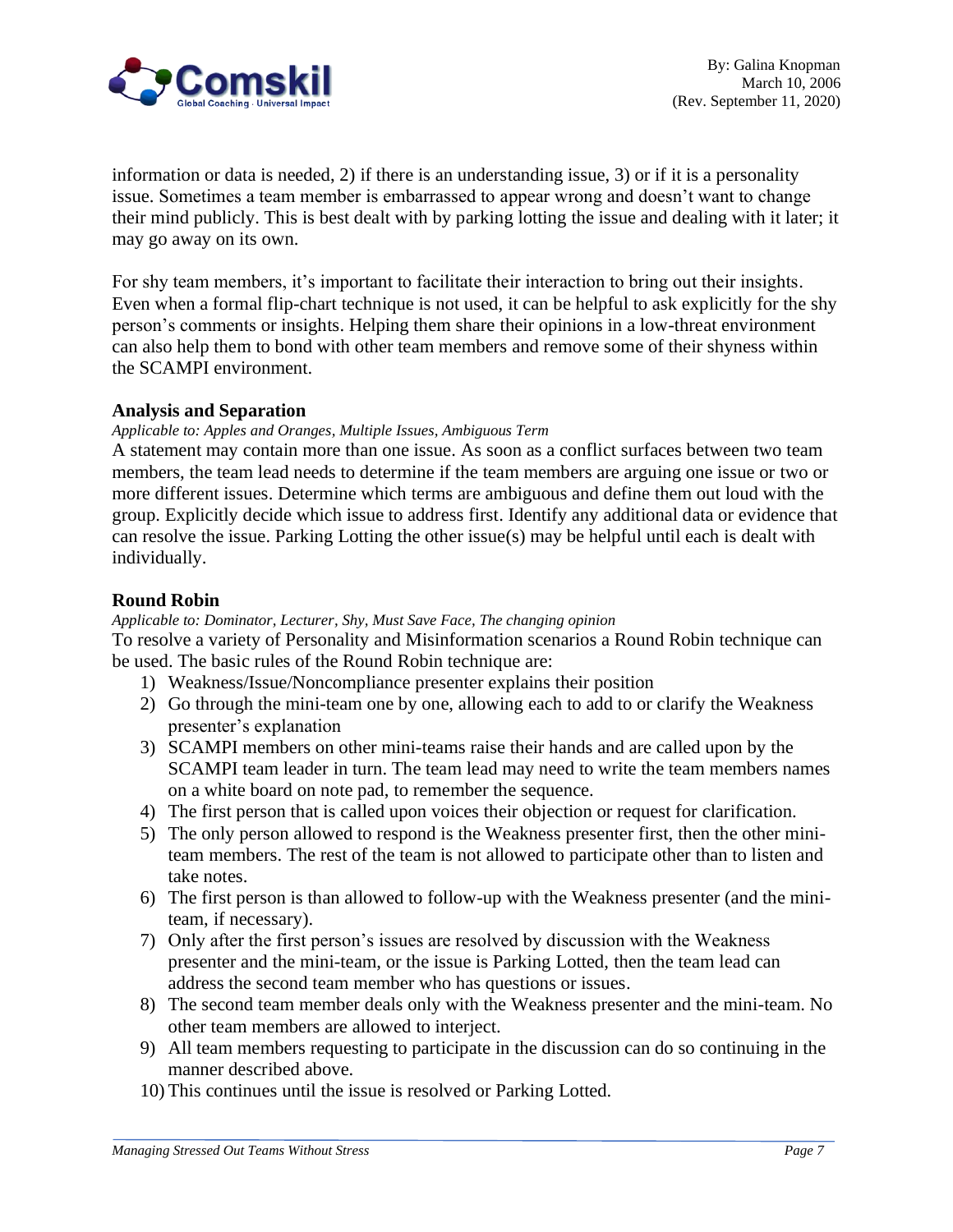

Round Robins can help in cases where there is the potential of the SCAMPI team ganging up on the individual or mini-team, or with dominators/lecturers.

During a Round Robin, a Lecturer may take a very long time to state their opinion. In this case, it is best to set time limits for each person's turn, for example, each person has two minutes to state their opinion or thought. Have another team member be the timekeeper.

## **Sleeping on it**

#### *Applicable to: All problem situations*

Sometimes a resolution can't be seen immediately and continuing to work the issue doesn't help. The first step is to identify when it is happening and Parking Lot it for the time. If the first parking lot review does not resolve the issue, you can assign homework to the team members to think about what would help them come to resolution. The next morning during the team meeting, it can be brought up again for discussion and hopefully, resolution. A request for more evidence may help, or the team members in disagreement may have a new understanding in the morning. If not, continue to Parking Lot the issue until the last possible time that it has to be decided.

## **Schedule Reminders**

#### *Applicable to: Doesn't want to go home, and Wants to Solve the Problems*

For team members that won't accept a weakness and move on, determine if they have an unstated agenda. If they just don't want to go home, remind them of the schedule as needed. For team members that want a solution for each weakness, explain the purpose of the SCAMPI. Don't be afraid to repeat as needed. When team members are happy to stay late, reminding them of the schedule has to be bounded with what must be achieved by a given time, such as, "we will work until 9:00 PM, and we must get through the next 10 Process Areas". Remind the team of how long it has taken to complete one process area and that the rate must be improved.

#### **Doing More Research/Getting More Data**

*Applicable to: Apples-Oranges, Not enough data, Lack of project or organizational knowledge, Interpretation of the CMMI/Subject Matter, CMMI/Subject Matter implementation disparity, Gut Feel*

When there is a conflict, one of the very first questions a team lead should ask is: Is there enough information to resolve the issue? The team lead can ask the dissenting team members: what would change your opinion to the opposition's? What data would you need to see? Many times this will prompt a request for more evidence. The new evidence, or lack thereof, may than change one of the dissenter's positions. Many times, a pointed question to an individual associated with the project itself can provide the required insight to resolve the issue.

Identifying if additional data or evidence will resolve the issue is one way to determine if there are multiple issues for an Apples-Oranges scenario. The team leader needs to quickly make this determination, and deal with each issue separately.

Getting to the root cause of a disagreement quickly will help in choosing the correct resolution. Verify that the dissenting team members have a complete understanding of the intent of the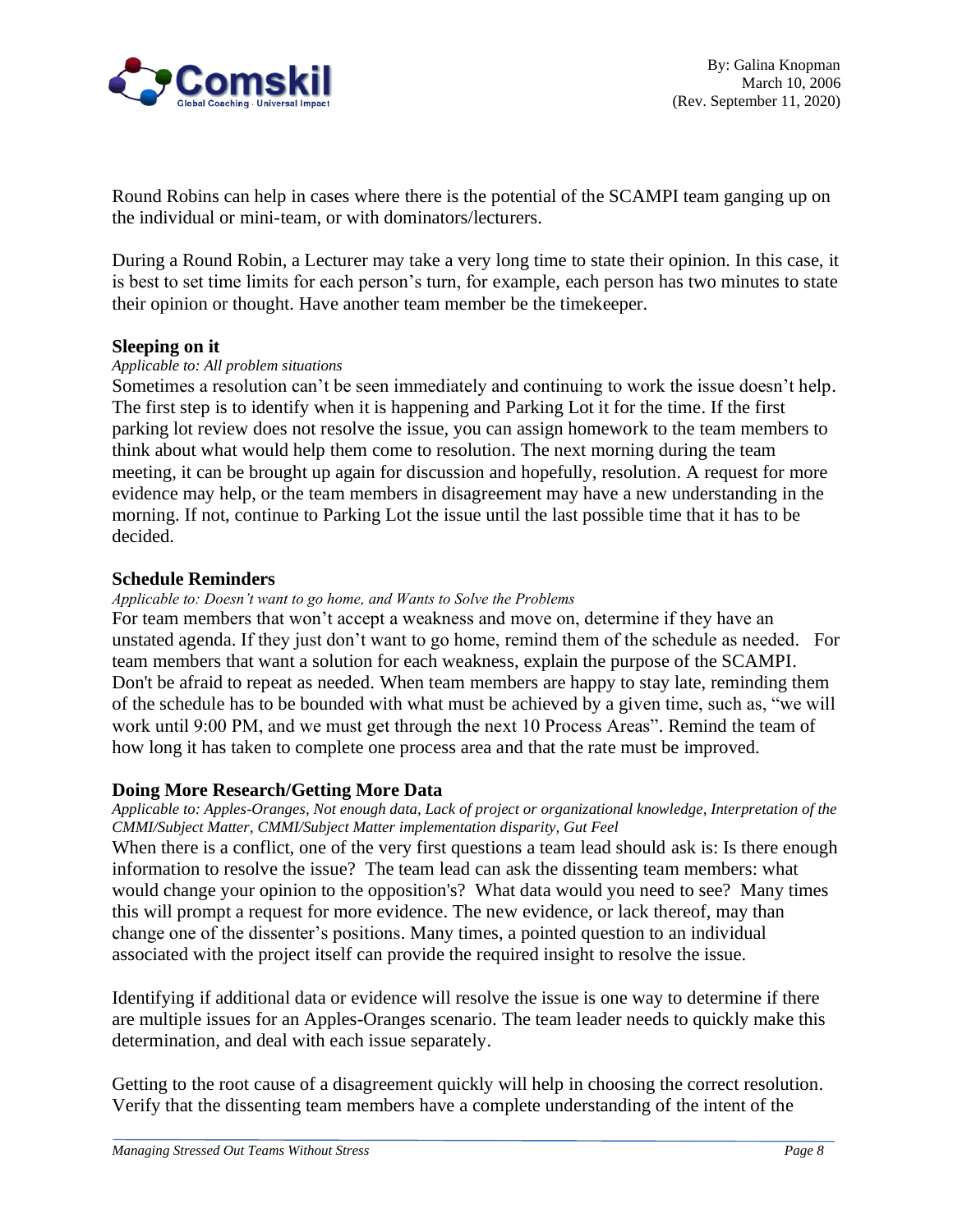

CMMI/Subject Matter by reviewing the relevant portion of the CMMI/Subject Matter aloud for your benefit and the teams. Look up definitions in the glossary. This is helpful for new team members, as well as for experienced members.

# **Exploring a Gut Feel**

#### *Applicable to: Gut Feel*

With a gut feel, the participant may have the thoughts and facts to support their position, but simply cannot thread them together in a verbally cohesive finding. By working with the group to understand what's at the root of the concern, the assessment team can bring to light more valid and useful findings. Instead of immediately dispelling the issue, ask the team member what led them to think this might be an issue.

Sometimes Gut Feel issues are insights into deeper organizational issues. Insight into the organization can be picked up by pieces of conversation and from evidence that our brains may be putting together subconsciously. One of the greatest benefits of a SCAMPI team is sharing these gut feelings and discussing it as a team. Other team members may be able to build on the initial thought until something tangible is produced. A gut instinct may lead to exploring a process more deeply, looking at additional evidence, or asking more questions in a follow-up interview. This may lead to resolution and no further weaknesses are discovered, or it may uncover a significant weakness in the organization.

## **Putting the Weakness in the Correct Place**

*Applicable to: Apples and Oranges, Multiple Issues, Lack of CMMI/Subject Matter Knowledge, Interpretation of the CMMI/Subject Matter, CMMI/Subject Matter Implementation Disparity*

Sometimes there will be a disagreement about a weakness. One person may say that it doesn't address a specific policy/regulation/guideline, etc. Check if the weakness is not true, or not true for the policy. Many a disagreement can be resolved just by putting the weakness in the correct place. Check if the weakness better addresses another policy or regulation.

## **Strategic Breaks**

## *Applicable to: Many of the personality scenarios*

It is easy to get caught up in debate while time passes. Taking a team break can renew everyone's energy and spirit. It provides the opportunity for people to save face and for peaceful resolution during the break, team members can let off steam.

#### **Hide The Ratings**

#### *Applicable to: Many of the personality scenarios*

Team members may think discussion of potential weaknesses means failure of the organization or of themselves. People sometimes have a hard time disconnecting weaknesses from the ratings-- they equate any weakness with failure. Also, if they are from the home organization or a stakeholder in it, they may take the perception of a weakness personally. In these cases, just discussing a potential weakness may make people defensive or argumentative.

The resolution to this is simple: write and show the weaknesses while hiding the ratings (even if they are still blank). This visually removes the idea of a rating and allows people to discuss the weakness without having to deal with its ramifications.